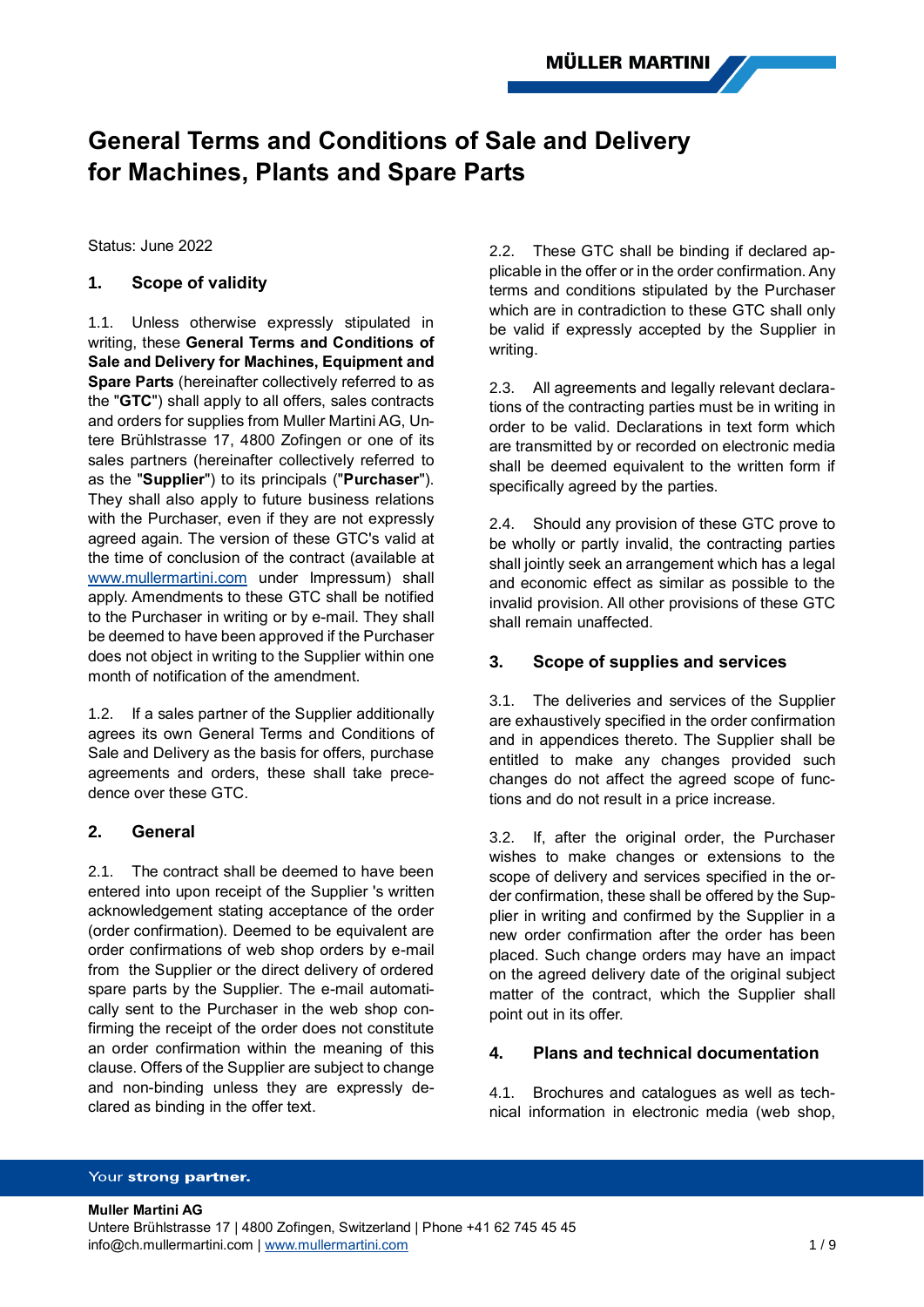website, social media) are not binding unless otherwise agreed in writing. Information in technical documents and descriptions of articles in the web shop are only binding insofar as it has been expressly stipulated as a quality of the delivery item in the order confirmation and in appendices thereto.

4.2. Each contracting party retains all rights to plans and technical documents provided to the other. The receiving party recognises these rights and shall - without prior written authorisation of the other party - not make these documents available to any third party, either in whole or in part, nor use them for purposes other than those for which they were handed over.

# **5. Regulations and protective provisions in the destination country**

5.1. The Purchaser shall, at the latest with the order, draw the attention of the Supplier to the relevant local regulations and standards applicable to the execution of the supplies and services, to the operation of the machines as well as to the health and safety of personnel.

5.2. In the absence of an agreement in accordance with Clause 5.1, the supplies and services shall comply with the regulations and standards at the Supplier's place of business. Additional or other protective devices shall be supplied insofar as this has been expressly agreed. Additional protective devices subsequently requested by the Purchaser may have cost consequences for the Purchaser in accordance with Clause 3.2.

### **6. Prices**

6.1. Unless otherwise agreed, all prices shall be deemed to be net, ex works, excluding packaging, in freely available Swiss francs, without any deductions whatsoever. Any and all additional costs,such as, but not limited to, freight charges, insurance premiums, fees for export, transit, import and other permits, as well as certifications, shall be borne by the Purchaser, unless they are explicitly listed as included in the order confirmation. Likewise, the Purchaser shall bear any and all taxes, levies, fees, customs duties, certificates and the like as well as the related administrative costs which are levied

out or in connection with the contract or its fulfillment. Insofar as such costs, taxes, etc. are charged to the Supplier or to persons employed or appointed by the Supplier to perform any of his obligations, they shall be refunded by the Purchaser upon presentation of the receipts. In the web shop the net prices of the items without taxes or other costs are listed. In the order confirmation of a web shop order, the delivery costs and the value-added tax are shown separately.

6.2. The Supplier reserves the right to adjust prices if wage rates or material prices change between the time of the offer and the fulfillment of the contract.

6.3. An appropriate price adjustment shall also be made if

- a) The delivery time has been subsequently extended due to any reason stated in Clause [9.5;](#page-3-0) or
- b) The nature or scope of the agreed supplies or services have changed; or
- c) The material or the execution has undergone changes because any documents supplied by the Purchaser were not in conformity with the actual conditions or were incomplete; or
- d) An amendment has been made to laws, regulations or the principles of interpretation or application.

# **7. Terms of payment**

7.1. Payments shall be made by the Purchaser at the Supplier's domicile according to the agreed terms of payment, without any deduction for cash discount, expenses, taxes, levies, fees, customs duties and the like. For services and spare parts, payments shall be made in full within the payment period stated in the invoice, unless otherwise agreed. For machinery and equipment, the price shall be paid in the following instalments, unless otherwise agreed:

- a) One third as advance payment immediately after receipt of the order confirmation.
- b) One third on expiry of two thirds of the agreed delivery time.
- c) The remaining amount within one month after Supplier's notification that the supplies are ready for dispatch.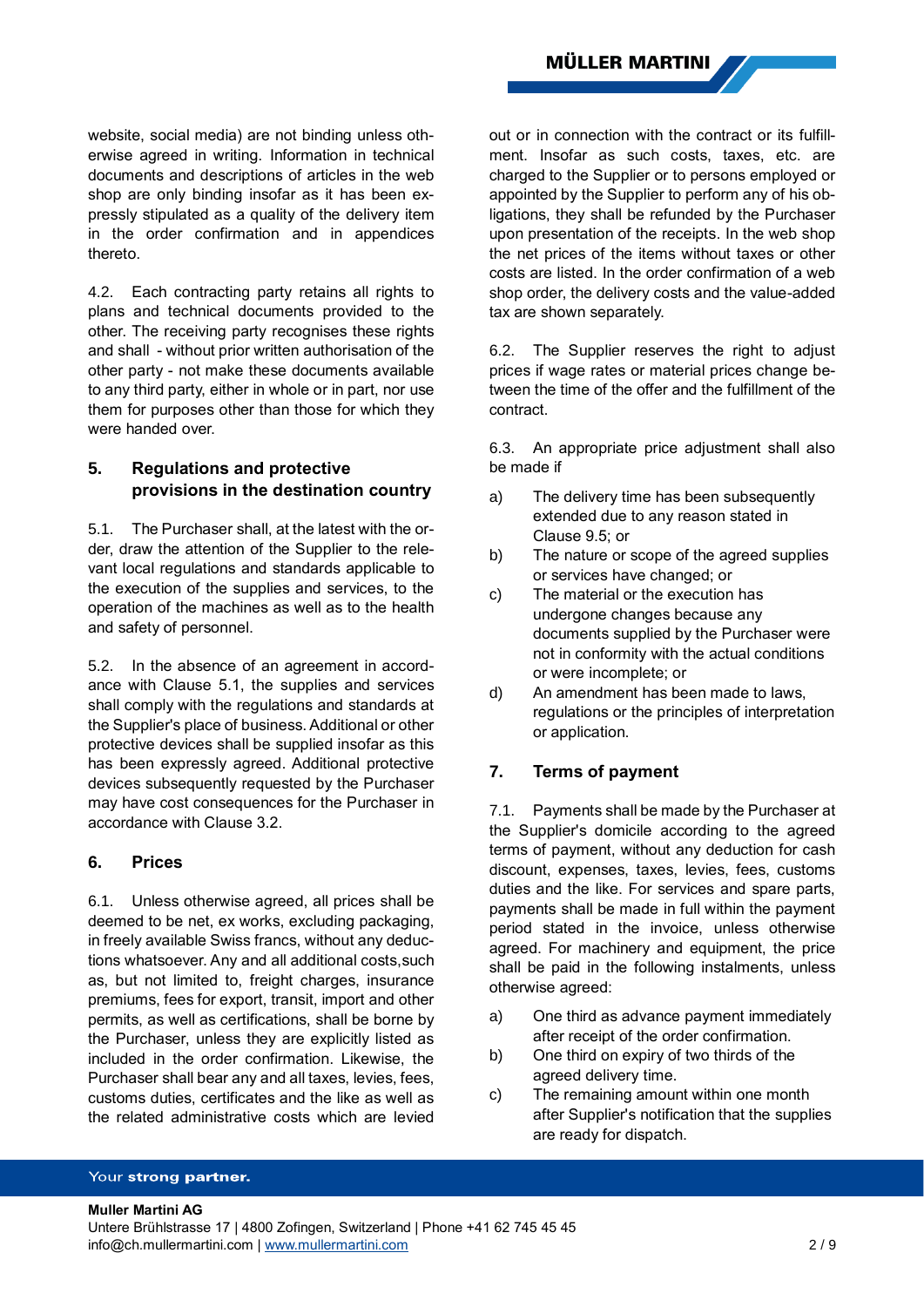7.2. The payment obligation shall be deemed to be effected when Swiss francs have been made freely available to the Supplier at the Supplier 's domicile. If payment by bill of exchange or by Letter of Credit is agreed, the Purchaser shall pay the cost of discounting such bills, bill of exchange tax and collection charges and the costs of issuing, notifying and confirming the Letter of Credit. The Letter of Credit must be opened by the Purchaser latest at receipt of the order confirmation.

7.3. The dates of payment shall also be observed if transport, delivery, installation, commissioning or acceptance of the supplies or services is delayed or prevented due to reasons beyond Supplier's control, or if unimportant parts and functions are missing or if post-delivery work is to be carried out which does not prevent the supplies from being used.

7.4. If the advance payment or the contractually agreed securities are not provided in accordance with the terms of the contract, the Supplier shall be entitled to adhere to the contract or to terminate the contract, and shall in both cases be entitled to claim damages. If the Purchaser, for any reason whatsoever, is in delay with a further payment, or if the Supplier is seriously concerned that he will not receive payments in total or in due time because of circumstances having taken place since entering the contract, the Supplier, without being limited in his rights provided for by law, shall be entitled to refuse further performance of the contract and to retain deliveries that are ready for dispatch until new payment and delivery conditions have been agreed and the Supplier has received sufficient securities. If such an agreement cannot be reached within a reasonable period of time, or if the Supplier does not receive adequate securities, the Supplier shall be entitled to terminate the contract and to claim damages.

7.5. If the Purchaser does not adhere to the agreed terms of payment, he shall be liable, without reminder, to pay interest of 5% on the outstanding amount from the time of the agreed due date. The right to claim further damages is reserved.

### **8. Reservation of title**

8.1. The Supplier shall remain the owner of all supplies until he has received full payment in accordance with the contract.

8.2. The Purchaser shall cooperate in any measures necessary for the protection of the Supplier's title. In particular, upon entering into the contract, he authorises the Supplier to enter or notify the reservation of title in public registers, books or similar records, all in accordance with the relevant national laws, and to fulfil all corresponding formalities, at the Purchaser's expenses.

8.3. During the period of the reservation of title, the Purchaser shall, at his own cost, maintain the supplies and insure them for the benefit of the Supplier against theft, breakdown, fire, water and other risks. He shall further take all measures to ensure that the Supplier 's title is in no way compromised or restricted.

### <span id="page-2-1"></span><span id="page-2-0"></span>**9. Delivery time**

9.1. Delivery periods that are not expressly designated as binding are non-binding.

9.2. Spare parts orders received from Monday to Friday during office opening hours (07:30 - 17:00 Swiss time) will be delivered on the same day using the delivery method chosen by the customer (Economy or Express), provided the ordered parts are in stock. Items not in stock will be delivered as soon as possible. The expected delivery date for these items is shown in the web shop no later than 48 hours after ordering.

9.3. The delivery period shall start as soon as the contract is entered into, the Purchaser has fulfilled all agreed obligations to cooperate (in particular, has provided all documents and information required for the determination of the content of the order, insofar as the Purchaser is required to provide such documents and information in accordance with the contract), has made the advance payment, has obtained all official formalities such as import, export, transit and payment permits, has made the payments and provided any securities required for the order, has settled the essential technical points and, in the case of machine supplies,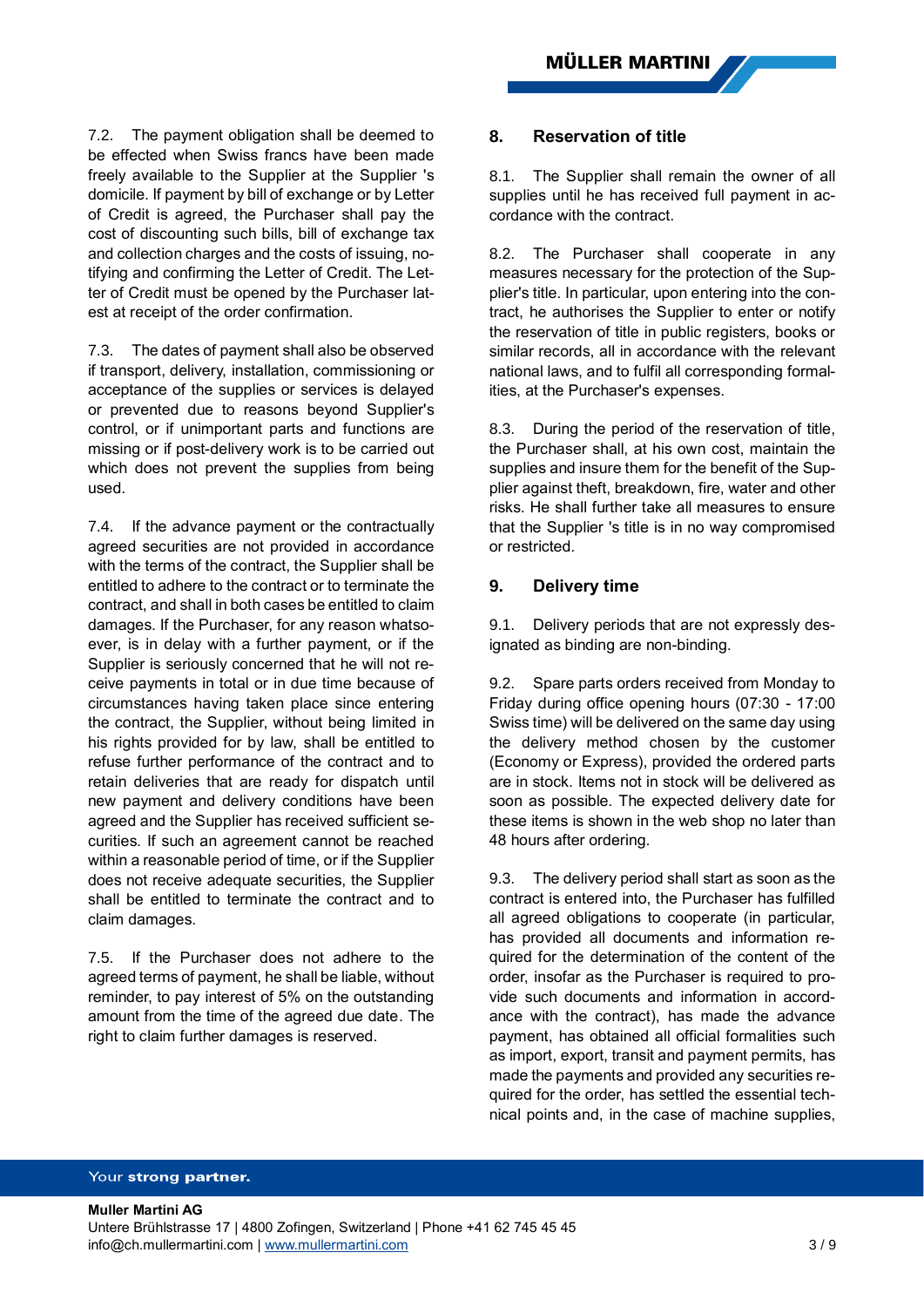**MÜLLER MARTINI** 

has signed a definitive installation plan. The delivery time shall be deemed to be observed if by that time the Supplier has sent a notice to the Purchaser informing him that the supplies are ready for dispatch.

9.4. Compliance with the delivery time is conditional upon the Purchaser's fulfilment of his contractual obligations.

<span id="page-3-0"></span>9.5. The delivery time shall be extended accordingly:

- a) If the information required by the Supplier for the performance of the contract is not received in time, or if the Purchaser subsequently changes it thereby causing a delay in the delivery of the supplies or services;
- b) If hindrances occur which the Supplier cannot prevent despite exercising the required care, regardless of whether they affect the Supplier, the Purchaser or a third party. Such hindrances include, but shall not be limited to, pandemics & epidemics, mobilisation, war, civil war, acts of terrorism, riots, political unrest, revolutions, sabotage, serious breakdown in the works, accidents, labour conflict, late or deficient delivery by subcontractors of raw materials, semifinished or finished products, the need to scrap important work pieces, actions or omissions by any authorities or state or supranational bodies, embargoes, unforeseeable transport problems, fire, explosion, natural catastrophes;
- c) If the Purchaser or a third pary is behind schedule with work he has to execute, or with the performance of his contractual obligations, in particular if the Purchaser fails to observe the terms of payment, or if the installation start date cannot be met.

9.6. The Purchaser shall be entitled to claim liquidated damages for delayed supplies insofar as it can be proven that the delay has been caused through the fault of the Supplier and that the Purchaser has suffered a loss as a result of such delay. If substitute material can be supplied to accommodate the Purchaser, the latter is not entitled to any damages for delay. Damages for delayed delivery shall not exceed 0.5% for each full week of delay,

and shall in no case whatsoever altogether exceed 5% of the contract price of the part of the supplies in delay. No damages at all shall be due for the first two weeks of delay. After reaching the maximum liquidated damages for delayed delivery, the Purchaser shall grant the Supplier a reasonable extension of time in writing. If such an extension is not observed for reasons within the Supplier's control, the Purchaser shall have the right to reject the delayed part of the supplies or services. If a partial acceptance is economically not justified on the part of the Purchaser, the latter shall be entitled to terminate the contract and to claim refund of the money already paid against return of the deliveries supplied.

9.7. If a specific date has been fiexd instead of a delivery period, this date shall be equivalent to the last day of a delivery period; Clause [9.1t](#page-2-0)[o 9.5](#page-3-0) apply by analogy.

9.8. Any delay of the supplies or services does not entitle the Purchaser to any rights and claims other than those expressly stipulated in this section [9.](#page-2-1) This limitation does, however, not apply to unlawful intent or gross negligence on the part of the Supplier, but does apply to persons employed or appointed by the Supplier to perform any of his obligations.

9.9. The Supplier shall be entitled to claim compensation from the Purchaser for any delay in delivery for which the Supplier is not responsible. This compenstation includes verifiable additional costs of the Supplier, such as, but not limited to, costs for interim storage. Compensation for delayed delivery shall not exceed 0.5% for each full week of delay, and shall in no case whatsoever altogether exceed 5% of the contract price of the part of the supplies in delay. No damages at all shall be due for the first two weeks of delay.

# **10. Packaging**

10.1. The packaging shall be invoiced separately by the Supplier and shall not be returnable. However, if it is declared as the Supplier's property, it shall be returned by the Purchaser, carriage paid, to the place of dispatch.

#### Your strong partner.

**Muller Martini AG** Untere Brühlstrasse 17 | 4800 Zofingen, Switzerland | Phone +41 62 745 45 45 info@ch.mullermartini.com [| www.mullermartini.com](http://www.mullermartini.com/) 4 / 9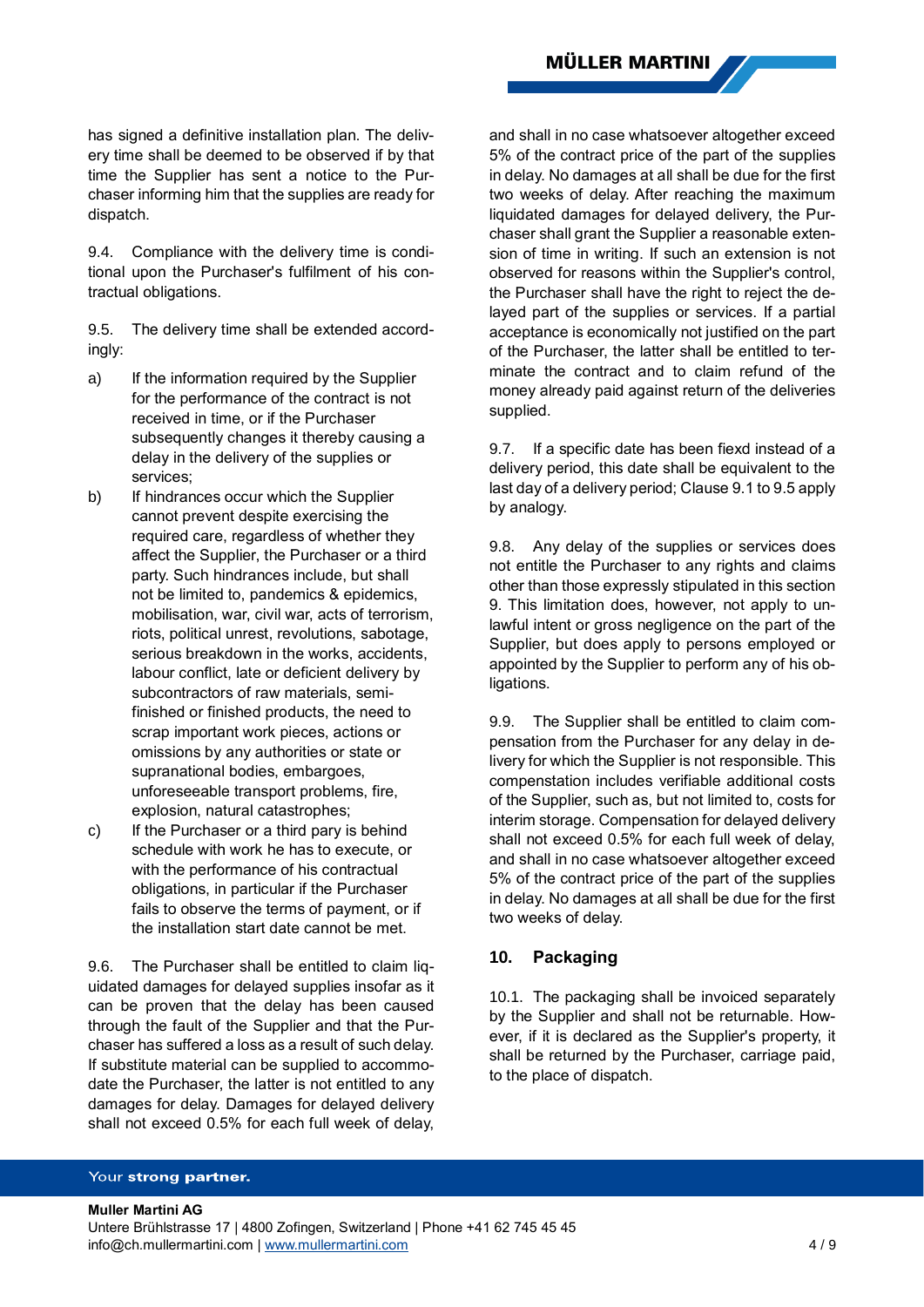# **11. Passing of benefit and risk**

11.1. Unless otherwise stipulated in the order confirmation, benefit and risk of the supplies shall pass to the Purchaser by the date of their leaving the works at the latest.

11.2. If dispatch is delayed at the request of the Purchaser or due to reasons beyond Supplier's control, the risk of the supplies shall pass to the Purchaser at the time originally foreseen for their leaving the works. From this moment on, the supplies shall be stored and insured on the account and at the risk of the Purchaser.

### **12. Shipping, transport and insurance**

12.1. The Supplier shall be notified in good time of any special requirements regarding dispatch, transport and insurance. Unless otherwise agreed in the order confirmation, transportation shall be at the Purchaser's expense and risk.

12.2. Objections regarding shipment or transport shall be immediately submitted by the Purchaser to the last carrier upon receipt of the supplies or of the shipping documents.

12.3. The Purchaser shall be responsible for proper insurance of the supplies against damage of any kind.

12.4. The Purchaser shall be responsible for insuring and bringing the supplies from the unloading place of delivery to the place of installation.

# **13. Return of spare parts**

13.1. Unused spare parts may be returned by the Purchaser subject to the prior written approval of the Supplier within a maximum of 30 days of receipt of the goods. Before returning the parts, the Purchaser must contact the Supplier at [partsor](mailto:partsor-der.esc@ch.mullermartini.com)[der.esc@ch.mullermartini.com](mailto:partsor-der.esc@ch.mullermartini.com) to authorise the return. A handling charge of 20% of the original order value of the parts (excluding ancillary costs) will be levied on returns of spare parts, which will be offset against the credit note.

13.2. The spare parts must be returned in the original packaging and in unused condition. The authorisation of return must be enclosed. The amount of the credit note will be determined after the Supplier has checked the returned goods.

13.3. In the case of defective spare parts delivered, the Purchaser must inform the Supplier immediately and, if necessary, provide evidence of the defect at the Supplier's request (e.g. by means of photos). These parts shall be replaced immediately by the Supplier without further costs for the **Purchaser** 

# **14. Inspection and acceptance of the supplies and the scope of functions**

14.1. As far as being normal practice, the Supplier shall inspect the supplies and services before dispatch. If the Purchaser requires further testing, this has to be specially agreed upon and paid for by the Purchaser.

<span id="page-4-0"></span>14.2. The Purchaser shall inspect the supplies and the functional scope within a reasonable period of time after notification of readiness for acceptance and shall immediately notify the Supplier of any deficiencies in writing. If he fails to do so, the supplies and the functional scope shall be deemed to have been approved.

<span id="page-4-2"></span>14.3. The Supplier shall remedy the defects notified to him in accordance with Clause [14.2](#page-4-0) as soon as possible and the Purchaser shall give him the possibility to do so. After remedy of such deficiencies, an acceptance test shall be carried out at the request of the Purchaser or the Supplier in accordance with Clause [14.4.](#page-4-1)

<span id="page-4-1"></span>14.4. Subject to Clause [14.3,](#page-4-2) the execution of an acceptance test (functional test), as well as the stipulation of the conditions related thereto require a special agreement. In the absence of such an agreement the following shall apply:

- a) The Supplier shall notify the Purchaser in good time of the execution of the acceptance test so that the Purchaser or its representative can attend.
- b) An acceptance report shall be prepared which shall be signed by both the Purchaser and the Supplier or by their representatives. Such report shall either state that the acceptance has taken place, or that it has taken place under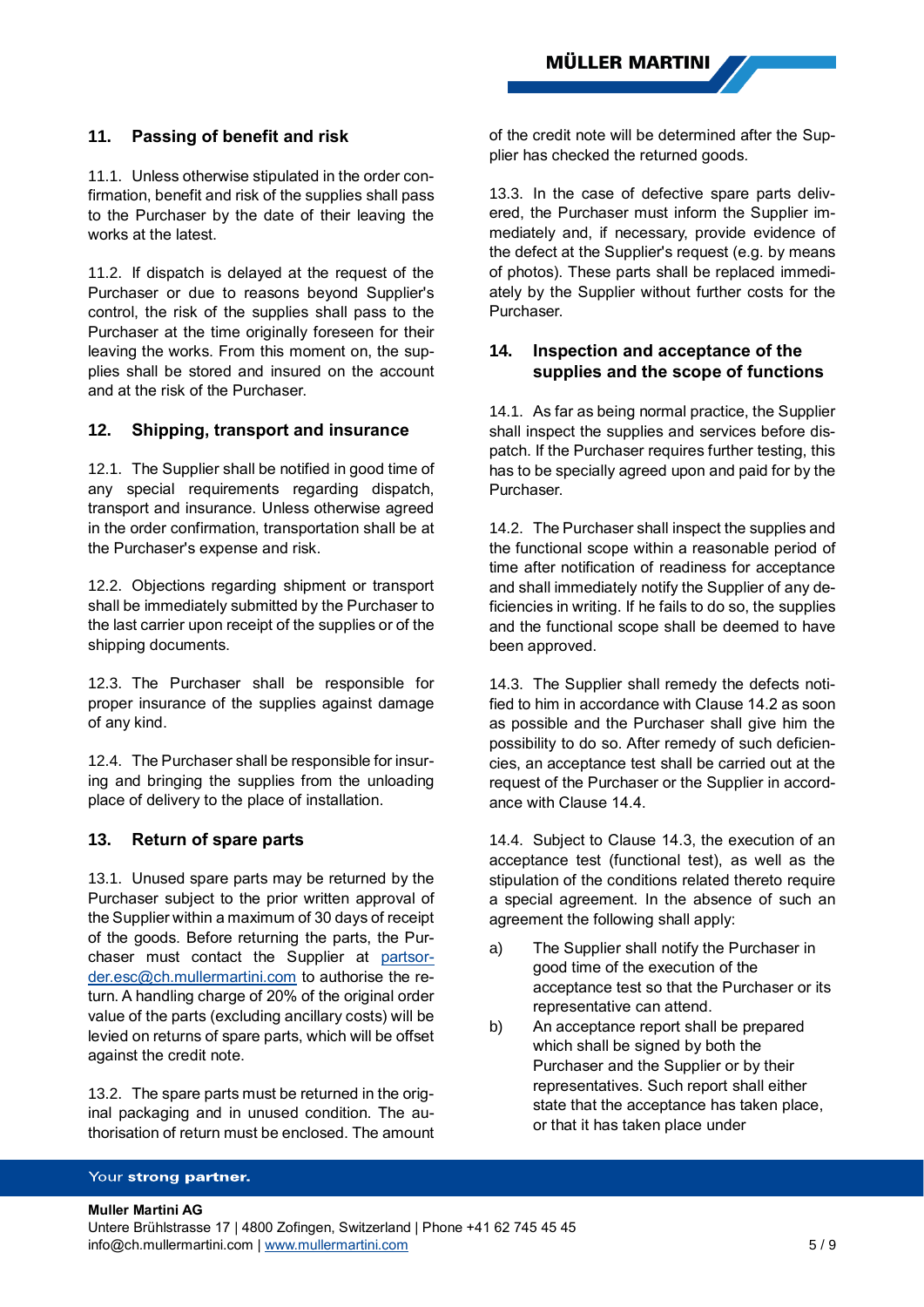reservations, or that the Purchaser has refused it. In the latter two cases, the deficiencies shall be listed individually in the report.

- c) In case of insignificant deficiencies, in particular those which do not substantially hinder the efficient functioning of the supplies or services, the Purchaser shall not be entitled to refuse acceptance of the supplies or services and refuse to sign the acceptance report. The Supplier shall remedy such deficiencies without delay.
- d) In the event of significant deviations from the contract or serious defects, the Purchaser shall give the Supplier the opportunity to remedy these within a reasonable period of time. A further acceptance test shall then take place. If this again reveals significant deviations from the contract or serious defects, the Purchaser may demand a price reduction, compensation payment or other services from the Supplier if the contracting parties have agreed on these. If, however, the defects or deviations revealed by this inspection are so serious that they cannot be remedied within a reasonable period of time and the supplies and the scope of functions are not usable for the notified purpose or are usable only to a considerably reduced extent, the Purchaser shall be entitled to refuse acceptance of the defective part or, if partial acceptance is economically unreasonable for him, to withdraw from the contract. The Supplier can only be obliged to refund the amounts paid to him for the parts affected by the withdrawal.

14.5. Acceptance shall also be deemed completed

- a) If the Purchaser does not participate in the acceptance despite being requested in advance to do so;
- b) If the acceptance test cannot be carried out on the scheduled date due to reasons beyond Supplier's control;
- c) If the Purchaser refuses acceptance without being entitled to do so;
- d) If the Purchaser refuses to sign an acceptance report prepared in accordance with Clause [14.4;](#page-4-1)
- e) As soon as the Purchaser uses the supplies or services.

14.6. Deficiencies of any kind in supplies or services shall not entitle the Purchaser to any rights and claims other than those expressly stipulated in Clauses. [14.4](#page-4-1) and [15](#page-5-0) (Warranty, Liability for Defects).

### <span id="page-5-1"></span><span id="page-5-0"></span>**15. Warranty, liability for defects**

#### 15.1. Warranty period

Unless otherwise agreed, the warranty period shall be 12 months. It starts with the readiness for production at the Purchaser's premises. If dispatch, acceptance or installation are delayed due to reasons beyond Supplier's control, the warranty period shall end not later than 18 months after Supplier's notification that the supplies are ready for dispatch. For replaced or repaired parts, the warranty period starts anew and lasts 12 months from replacement, completion of repair or from acceptance, but not longer than the expiry of a period double the warranty period stipulated in the preceding paragraph. The warranty expires prematurely if the Purchaser or a third party undertakes modifications or repairs or if the Purchaser, in case of a defect, does not immediately take all appropriate steps to mitigate the damage and give the Supplier the possibility to remedy the defect.

15.2. Liability for defects in material, design and workmanship

Upon the written request of the Purchaser, the Supplier may choose to repair or replace as quickly as possible any parts of the supplies which, befor the expiry of the warranty period, are proven to be defective due to bad material, faulty design or poor workmanship. Replaced parts shall become the Supplier's property if he does not explicitly renounce this. Under restriction of proportionality, the Supplier shall bear the costs of remedying the defective parts provided that they do not exceed the customary costs of transport, personnel, travelling, accommodation, dismantling and reassembly of the defective parts.

15.3. Liability for express warranties

Express warranties are only those which have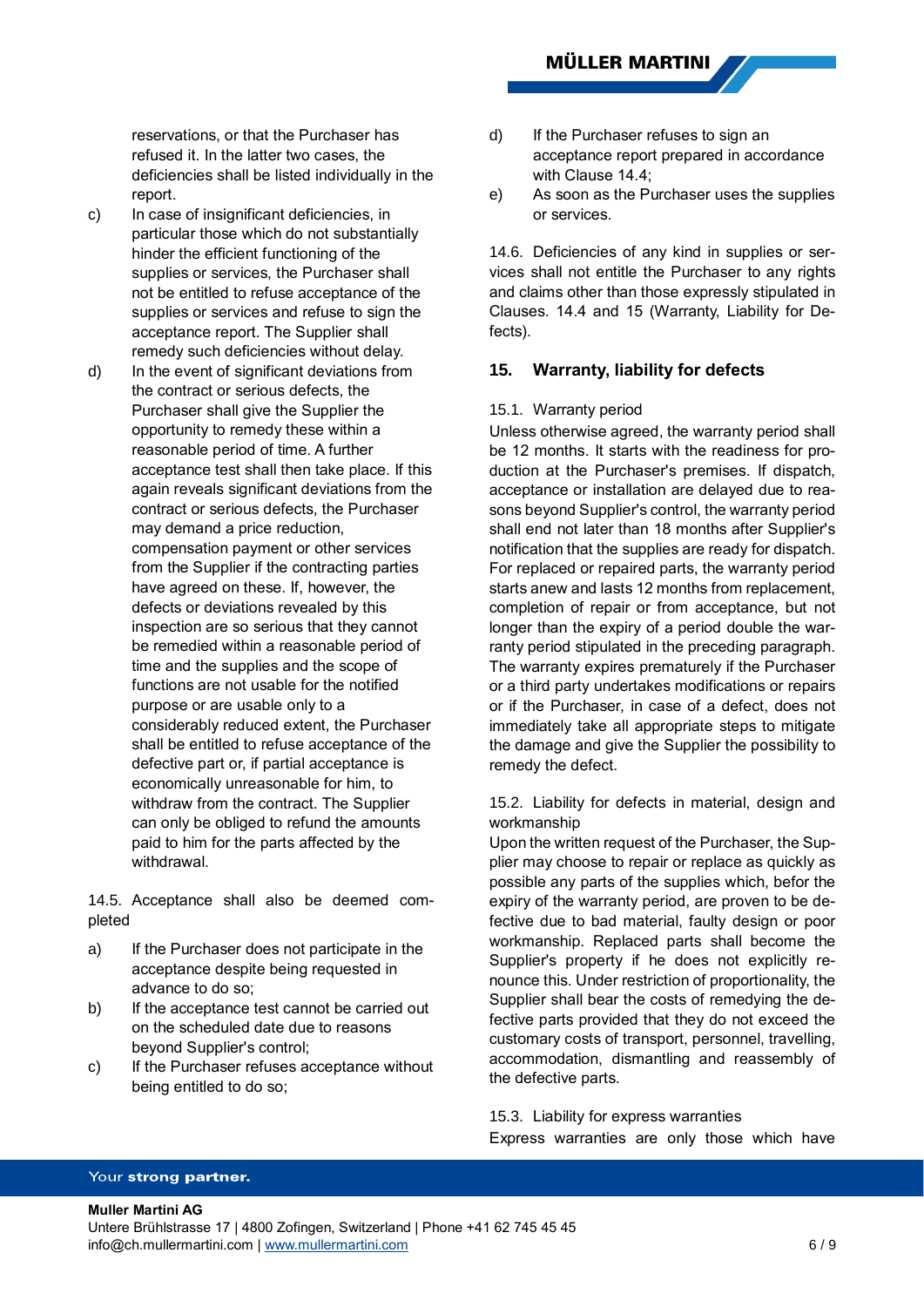been expressly specified as such in the order confirmation or in the specifications. An express warranty is valid until the expiry of the warranty period at the latest. If an acceptance test has been agreed, the warranty shall be deemed to have been fulfilled as soon as the test results prove the relevant characteristic. If the express warranties are not or only partially achieved, the Purchaser may first of all require the supplier to carry out the improvements immediately. The Purchaser shall give the Supplier the necessary time and possibility to do so. If these improvements fail completely or in part, the Purchaser may claim compensation as agreed beforehand for such case, or, if no such agreement has been made, a reasonable reduction of price. If, however, the defects are of such significance that they cannot be remedied within a reasonable period of time, and provided that the supplies or services cannot be used for their specified purpose, or if such use is considerably impaired, then the Purchaser shall be entitled to refuse acceptance of the defective part or, if partial acceptance is economically not justified for him and he communicates this immediately, to terminate the contract. In this case, the Supplier can only be held liable for reimbursing the sums which have been paid to him for the parts affected by the termination.

### 15.4. Exclusions from liability for defects

All deficiencies whith cannot be proven to have their origin in bad material, faulty design or poor workmanship, e.g. those resulting from normal wear and tear, improper maintenance, failure to observe the operating instructions, excessive loading, use of any unsuitable material, influence of chemical or electrolytic action, building or installation work not undertaken by the Supplier, or resulting from other reasons beyond Supplier's control are excluded from the Supplier's warranty and liability for defects.

15.5. Wear parts and consumables are generally excluded from the warranty.

<span id="page-6-0"></span>15.6. Supplies and services of subcontractors For supplies and services of subcontractors requested by the Purchaser, and which are expressly included in the Supplier 's delivery and service contract, the Supplier assumes the warranty and liability for defects only to the extend of the subcontractor's warranty and liability obligations.

#### 15.7. Exclusivity of warranty claims

With respect to any defective material, poor design or workmanship as well as to any failure to fulfill express warranties, the Purchaser shall not be entitled to any rights and claims other than those expressly stipulated in Clauses [15.1](#page-5-1) to [15.6.](#page-6-0) If the Purchaser reports a defect and no defect is found for which the Supplier is liable, the Purchaser is responsible for compensating the Supplier for the work undertaken and other expenses and costs.

#### 15.8. Liability for additional obligations

The Supplier shall only be liable for claims of the Purchaser due to bad advice and the like or due to breach of any ancillary obligations in the event of unlawful intent or gross negligence.

# **16. Non-performance, bad performance and their consequences**

16.1. In all cases of bad performance or non-performance not expressly covered by these GTC, in particular if the Supplier, without valid reasons, starts the execution of the supplies and services so late that punctual completion is unlikely to be foreseen, or if execution contrary to the terms of the contract can be clearly foreseen due to Supplier's fault, or if the supplies or services have been executed contrary to the terms of the contract due to Supplier's fault, then the Purchaser shall be entitled to grant a reasonable additional period for the supplies or services affected thereby, by simultaneously warning to terminate the contract in case of non-compliance. If such additional period lapses due to Supplier's fault, the Purchaser shall be entitled to terminate the contract with respect to the supplies or services executed, or certain to be executed, contrary to the terms of the contract, and to claim a refund of the payments already made for such supplies and services.

16.2. In such a case, the provisions of Clause [22](#page-8-0) apply and the claim for damages shall be limited to 10% of the contract price for the supplies and services affected by the termination.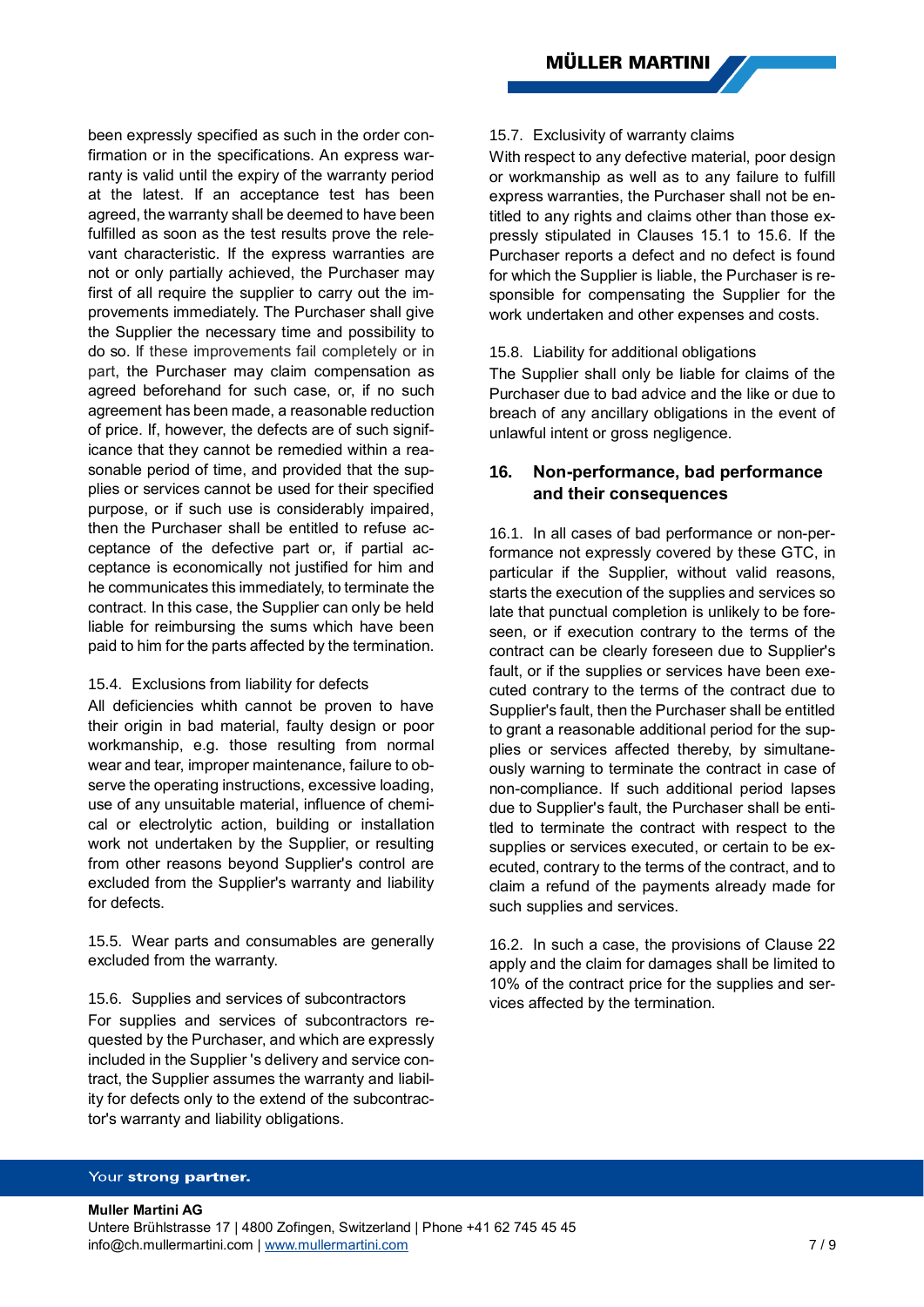# **17. Termination of the contract by the Supplier**

17.1. The contract shall be adapted appropriately, if unforeseen events considerably change the economic effect or the content of the supplies or services or considerably affect the activities of the supplier, or if performance subsequently becomes impossible. If such an adaptation is economically not justifiable, the Supplier shall be entitled to terminate the contract or the parts affected thereby.

17.2. If the Supplier wishes to terminate the contract, he shall – after having recognized the consequences of the event – immediately infom the Purchaser, even if an extension of the delivery time has been agreed beforehand. In case of termination of the contract, the Supplier shall be entitled to payment for those parts of the supplies and services which have already been carried out. Claims for damages on the part of the Purchaser because of such termination are excluded.

# **18. Export control**

18.1. The Purchaser recognises that the supplies may be subject to Swiss and/or foreign legal provisions and regulations on export control and are not allowed to be sold, leased or otherwise transferred or used for any purpose other than the agreed purpose without an export or reexport permit issued by the competent authority. The Purchaser undertakes to comply with such provisions and regulations. He is aware that these may change and that they apply to the contract in the current valid wording.

# **19. Data protection**

19.1. The Supplier is entitled to process the personal data of the Purchaser in order to perform the contract. Furthermore, the Purchaser consents in particular to the Supplier transmitting such data to third parties in Switzerland and abroad for the purpose of performing and maintaining the business relationships between the parties. The processing shall be limited to the minimum necessary for the processing of an order.

<span id="page-7-0"></span>19.2. The Supplier 's privacy policy applies, which is available on the website [www.mullermartini.com](http://www.mullermartini.com/) under "Data Privacy".

### **20. Software**

20.1. If the supplies and services delivered by the Supplier include software, the Purchaser is granted the non-exclusive and non-transferable right to use the software together with the delivery item as intended, unless otherwise agreed. The Purchaser is not entitled to make copies (unless for archiving purposes, troubleshooting or replacing faulty data carriers) or to edit the software. In particular, the Purchaser may not disassemble, decompile, decrypt or reverse engineer the software without the prior written consent of the Supplier.

20.2. All other terms and conditions relating to the use of software are set out in the "General Terms and Conditions for the Use of Software" of the Supplier in the version valid at the time of conclusion of the contract. The current valid version is available on the website [www.mullermartini.com](http://www.mullermartini.com/) under "Impressum" and forms an integral part of these GTC.

# **21. Digital service support**

21.1. In order to optimally support the commissioning and operation of the supplies at the Purchaser's site, the Supplier requires the operational use of the Remote Service Portal ("RSP") - a remote access connection using a secure channel. The commissioning of the remote access connection takes place - regardless of whether the Purchaser has purchased a further remote contract or not - before the production start. The Purchaser provides the Supplier with Internet access for this purpose.

21.2. If it is not possible to establish a remote connection to the system for reasons beyond Supplier's control, this may lead to restrictions in the Supplier 's services to the Purchaser in the form of increased response times, additional costs in the event of service or impediment / impossibility of support.

21.3. The Supplier is entitled to transmit via RSP non-personal machine data as a basis for services and product improvements using a secure connection and to store and evaluate these data in a protected manner. The use of this data is neither temporally nor territorially limited. When collecting and using this data, the Supplier shall comply with all